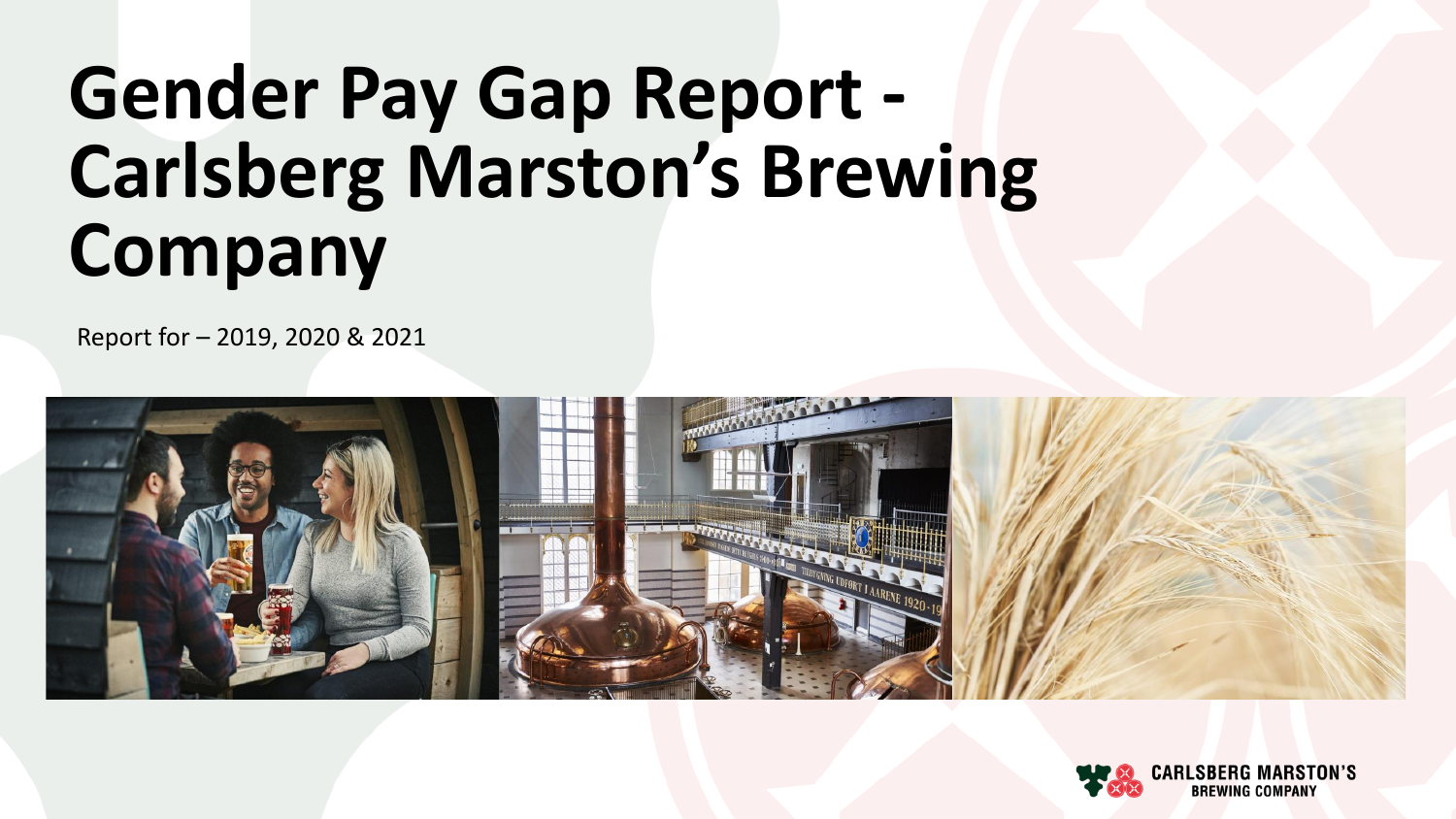### **Foreword**

Carlsberg Marston's Brewing Company (CMBC) is a people-focused business, and our Gender Pay Gap is something we take very seriously, as part of our focus on Equity, Diversity and Inclusion.

We are proud that our organisation is as a place where outstanding talent can reach its potential in a supportive culture; and a place that allows people to work flexibly, in order to support themselves as individuals and to make the best possible impact on our performance every day.

Since our last report for 2018, we have maintained our focus on improving our Gender Pay Gap, albeit we are fully aware that there remains room for improvement. Within the last 18 months, Carlsberg UK and Marston's PLC formed a new, joint venture beer company, as CMBC. It is therefore important to note that 2019 and 2020 data relates to Carlsberg UK data, and 2021 data is the combined CMBC company.

As CMBC, our Mean Gender Pay gap for 2021 is currently 3.20%. Throughout 2020 and 2021 we have been focused on supporting our employees through the Covid-19 pandemic and keeping everyone as safe as possible; whilst also completing the joint venture and bringing our company culture and ways of working together.

Looking ahead, as part of our Equity, Diversity and Inclusion Strategy, we have a range of initiatives that we have been driving organically and will develop further in 2021/2022 to ensure we are creating an environment where our people can succeed. One long standing practice is how we monitor and manage our compensation programmes to ensure that we pay men and women equally across our organisation. Whilst there will always be legitimate drivers of difference in pay, including performance and length of service, we conduct an annual audit to ensure that our compensation practices and HR processes continue to create a fair environment for all employees.

With the continued focus of our UK business, alongside the strength of Carlsberg's global EDI Strategy, we are confident that we will see continued and sustained improvements. You can read more about our plans in this document.



Paul Thomas Davies Jane Van Arkadie



Managing Director VP, Human Resources

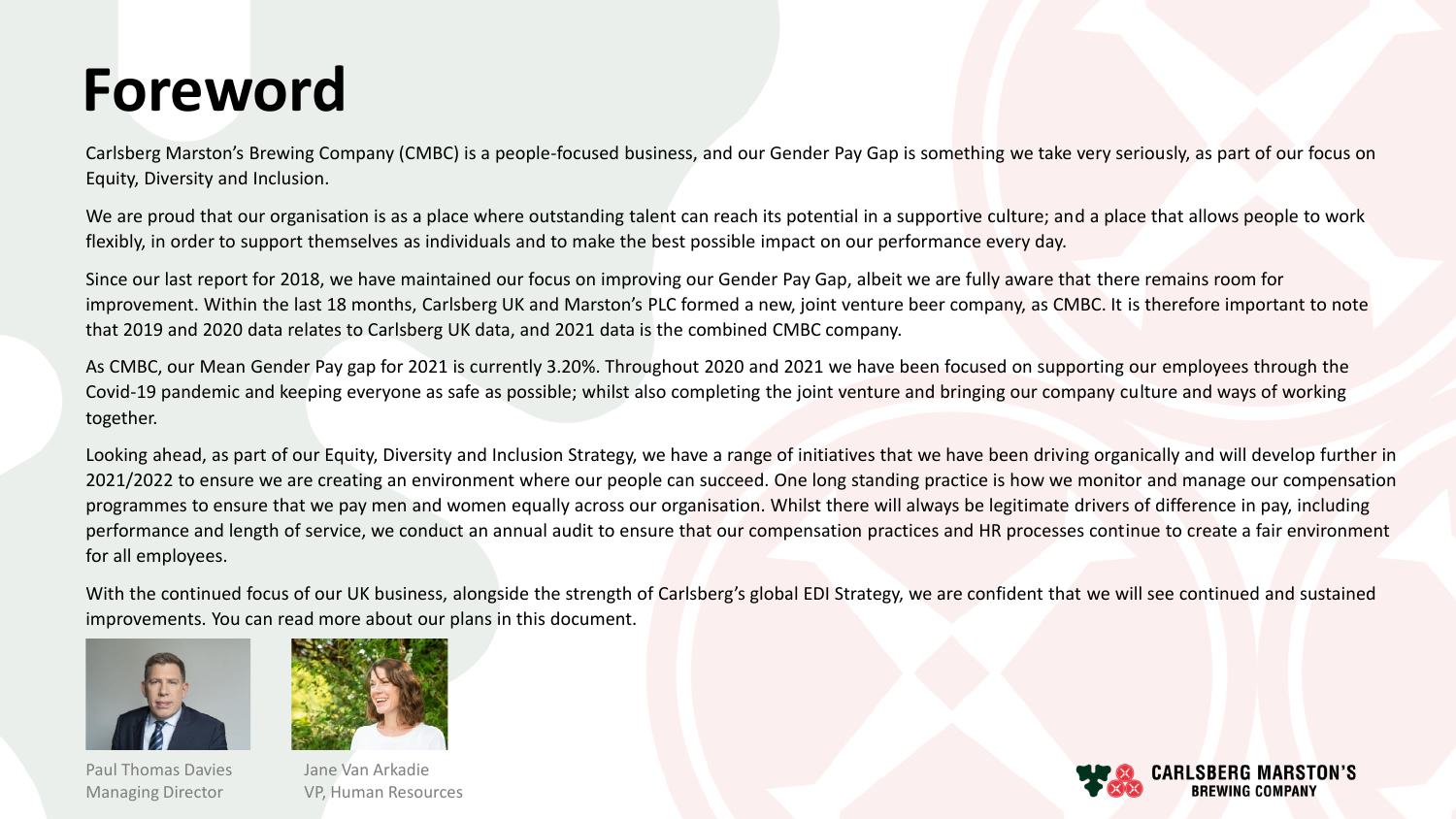### **CMBC Focus – Looking forward**



ore than half of employable people would prioritiz rking for a company that values diversity, a topic re especially passionate about

#### **Data**

Analyse to understand where we can improve. Continue with Pay Equity Audit.



### **Hybrid/Flexible working**

Building upon flexible working culture, allowing colleagues to fine the balance that works for them.



#### **Maternity/Parental Leave Policy/Practices**

Implementation of a harmonised competitive, supportive and inclusive family leave policy.



#### **Unconscious Bias**

Deliver unconscious bias training and as part of Carlsberg Group strategy, Inclusive leadership training.



#### **Global EDI Survey**

Listening to our senior teams, to help define our Equity, Diversity and Inclusion priorities.

#### **EDI dashboard**

Tracking of progress through the dashboard: female leaders in Senior Leadership roles, external benchmarking data, employee engagement measures



#### **Recruitment**

Focusing on attracting females to vacancies, with supporting initiatives in place to retain. engage and develop



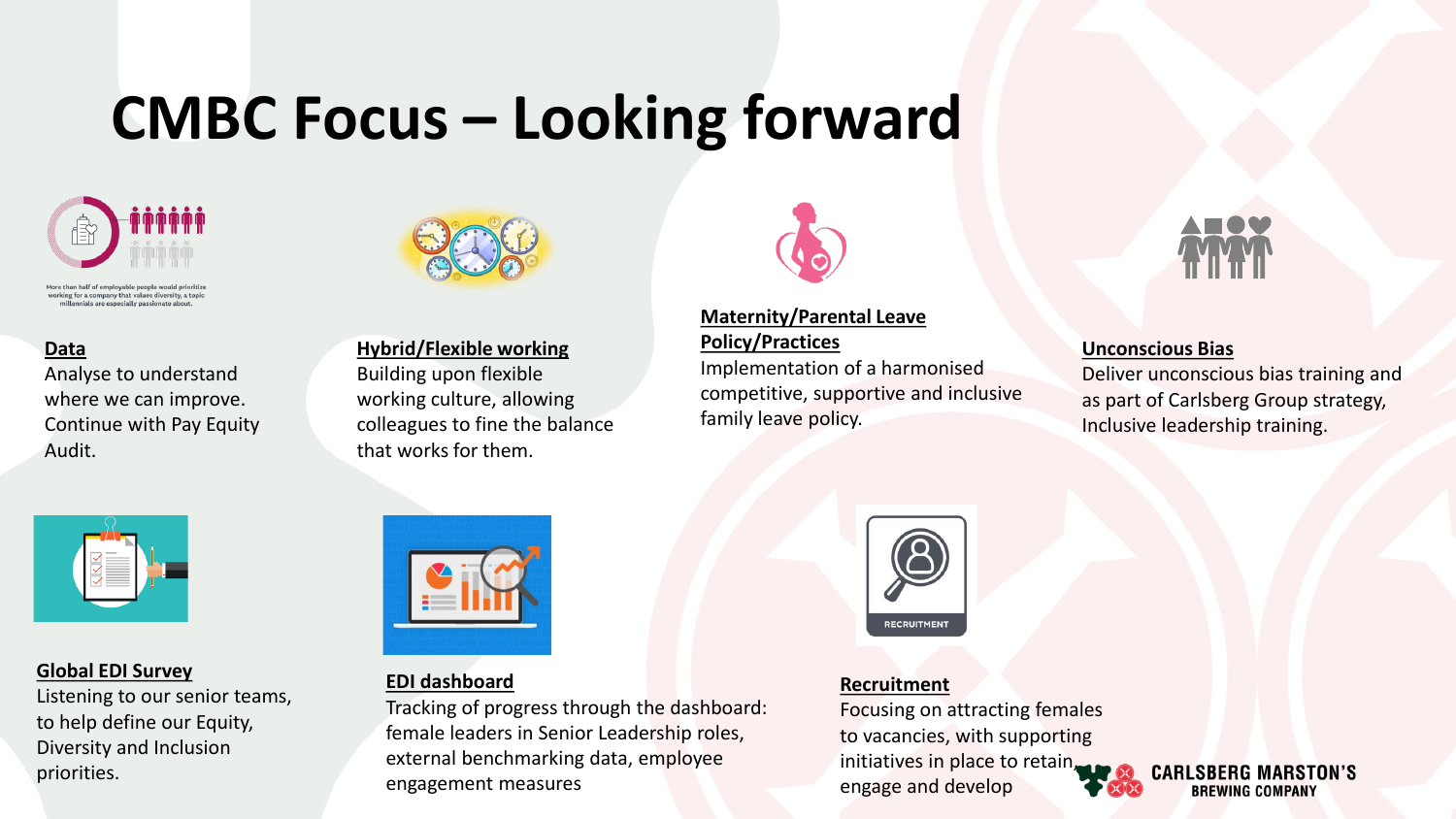## **Statutory Disclosure – Carlsberg Marston's Brewing Company**

#### *Declaration*

*I confirm that the information and data is accurate as of the snapshot date 5 April 2021*

| <b>Carlsberg Marston's Brewing Company</b><br><b>Combined Companies</b> |               | <b>Carlsberg Supply Chain UK</b>                            |  | <b>Carlsberg UK</b>                                         |               | <b>Marston's Beer Company</b>                               |               |
|-------------------------------------------------------------------------|---------------|-------------------------------------------------------------|--|-------------------------------------------------------------|---------------|-------------------------------------------------------------|---------------|
| %male/female<br>employees                                               | 78.2% / 21.8% | <b><i><u>Me</u>male/female</i></b><br>employees             |  | 82.8% / 17.2% Male/female<br>employees                      | 55.8% / 44.2% | %male/female<br>employees                                   | 82.7% / 17.3% |
| Median gender pay<br>gap                                                |               | 5.9% Median gender pay gap                                  |  | 5.5% Median gender pay                                      |               | 34.4% Median gender pay                                     | 5.3%          |
| Mean gender pay gap                                                     |               | 3.2% Mean gender pay gap                                    |  | -2.0% Mean gender pay gap                                   |               | 35.6% Mean gender pay gap                                   | 0.5%          |
| Median bonus pay gap                                                    |               | 6.9% Median bonus pay gap                                   |  | 25.4% Median bonus pay gap                                  |               | 65.4% Median bonus pay gap                                  | 39.5%         |
| Mean bonus pay gap                                                      |               | 22.1% Mean bonus pay gap                                    |  | -28.0% Mean bonus pay gap                                   |               | 69.5% Mean bonus pay gap                                    | 14.7%         |
| % male/female<br>receiving a bonus<br>payment                           |               | % male/female<br>94.0% / 93.9% receiving a bonus<br>payment |  | % male/female<br>91.3% / 91.7% receiving a bonus<br>payment |               | % male/female<br>87.6% / 89.9% receiving a bonus<br>payment | 95.6% / 96.6% |
| Upper quartile<br>(male/female%)                                        | 77.1% / 22.9% | Upper quartile<br>(male/female%)                            |  | 78.3% / 21.7% Upper quartile<br>(male/female%)              | 74.2% 25.8%   | Upper quartile<br>(male/female%)                            | 80.8% / 19.2% |
| Upper middle quartile<br>(male/female %)                                | 84.1% / 15.9% | Upper middle quartile<br>(male/female                       |  | 91.3% / 8.7% Upper middle quartile<br>(male/female          |               | 71.1% / 28.9% Upper middle quartile<br>male/female          | 86.7% / 13.3% |
| Lower middle quartile<br>(male/female %)                                | 80.5% / 19.5% | Lower middle quartile<br>(male/female %)                    |  | 95.7% / 4.3% Lower middle quartile<br>(male/female %)       | 59.6% / 40.4% | Lower middle quartile<br>(male/female %)                    | 82.1% / 17.9% |
| Lower quartile<br>(male/female%)                                        | 71.1% / 28.9% | Lower quartile<br>(male/female%)                            |  | 65.7% / 34.3% Lower quartile<br>(male/female%)              | 18.9% / 81.1% | Lower quartile<br>(male/female%)                            | 81.3% / 18.7% |